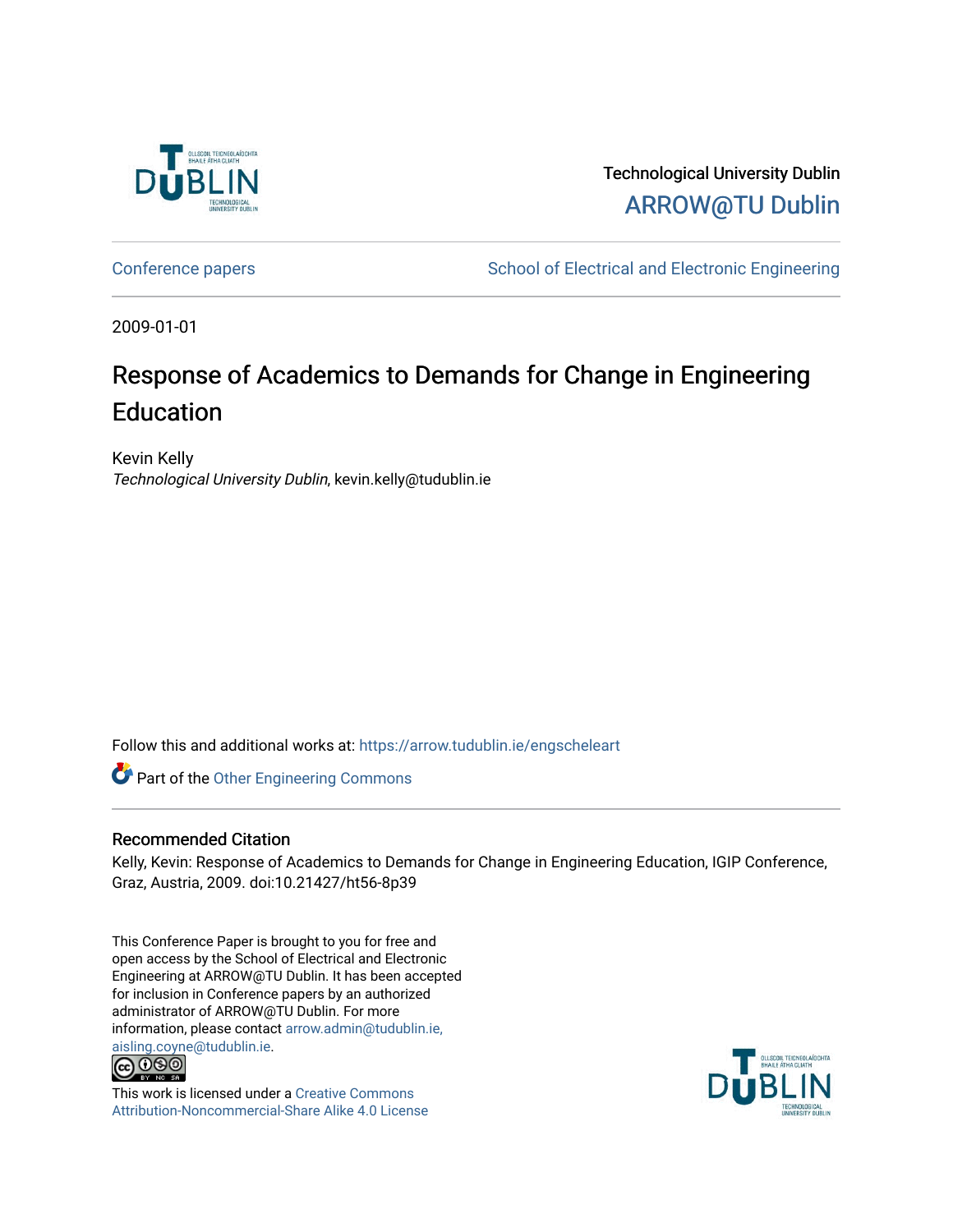# **RESPONSE OF ACADEMICS TO DEMANDS FOR CHANGE IN ENGINEERING EDUCATION**

# **THE IGIP CONFERENCE, GRAZ, AUSTRIA, 2009.**

# *Kevin Kelly*

*Kevin Kelly, School of Electrical Engineering, Dublin Institute of Technology, Kevin St, Dublin 8, Rep. of Ireland. kevin.kelly@dit.ie*

*Abstract This paper attempts to show what academics and other stakeholders think about academic change in an Institute of Technology in Ireland as this HEI attempts to respond to a rapidly changing external environment at the same time as becoming a university and moving to a new campus on a green field site. It is a summary of aspects of a doctoral thesis undertaken by an experienced academic that set out to explore how the unprecedented challenges now facing higher education internationally might best be met in the Dublin Institute of Technology. It is insider research and this paper identifies and examines barriers and enablers to change in this HEI. In doing this a story evolves that is rich and insightful and may have application for other HEIs internationally.* 

*Key words Academic Change, Barriers, Enablers.* 

## **1. Introduction**

The research was set primarily in the engineering faculty of the Dublin Institute of Technology (DIT) and focused on what was happening at this time of great change. Watson believes senior management in university organisations have to marry a volatile and unpredictable external environment with the internal dynamics and trajectory of their own institution.<sup>[1]</sup>

This is at the kernel of this paper. What is happening in DIT is significant because change in higher education is a key debate throughout the world at present. Higher education institutes (HEIs) are attempting to respond to the demands of governments and other stakeholders as the global economy crashes, as the costs of higher education escalate due to increased participation rates, as technology changes at an unprecedented rate and as change occurs in the socio economics of fast evolving leading edge global economies.

Barnett<sup>[2]</sup> writes about the realization of the university in what he describes as, an age of *Supercomplexity.* He suggests that universities must not just respond to the changing environment but they have to make a full creative contribution. He refers to three challenges for university leaders and these were at the heart of this research:

- 1. Enabling staff to understand the challenges ahead and to know that these will keep on multiplying and to recognise that there is no stable state and instability will accelerate.
- 2. To motivate staff to address these changes in the incessant turbulence of academic life ahead.
- 3. To identify a form of leadership that engages staff but is not managerial. Intellectual groupings must be brought together to understand each other and to engage with one another. (This aspect is not addressed in this paper but is available in a SEFI publication which will be available at the time of the IGIP 2009 conference.)

#### **2. Changing External Environment for DIT**

For higher education, the only constant in the future will be change. The affects of the credit crunch, globalisation, shifts in the Irish economy and the pressures this brings for DIT were examined in this research. Fig.1 summarises the changing external environment for DIT and analyses the changes in driving forces and their likely impact. There are some key drivers which are likely to have significant impact. In particular, increased demands from taxpayers and government for greater efficiency, widened access, improved quality and more flexibility are already impinging significantly on academics.

# **Question/Exercise**

**How should fig. 1 be adapted to reflect the changing environment for your university/faculty?**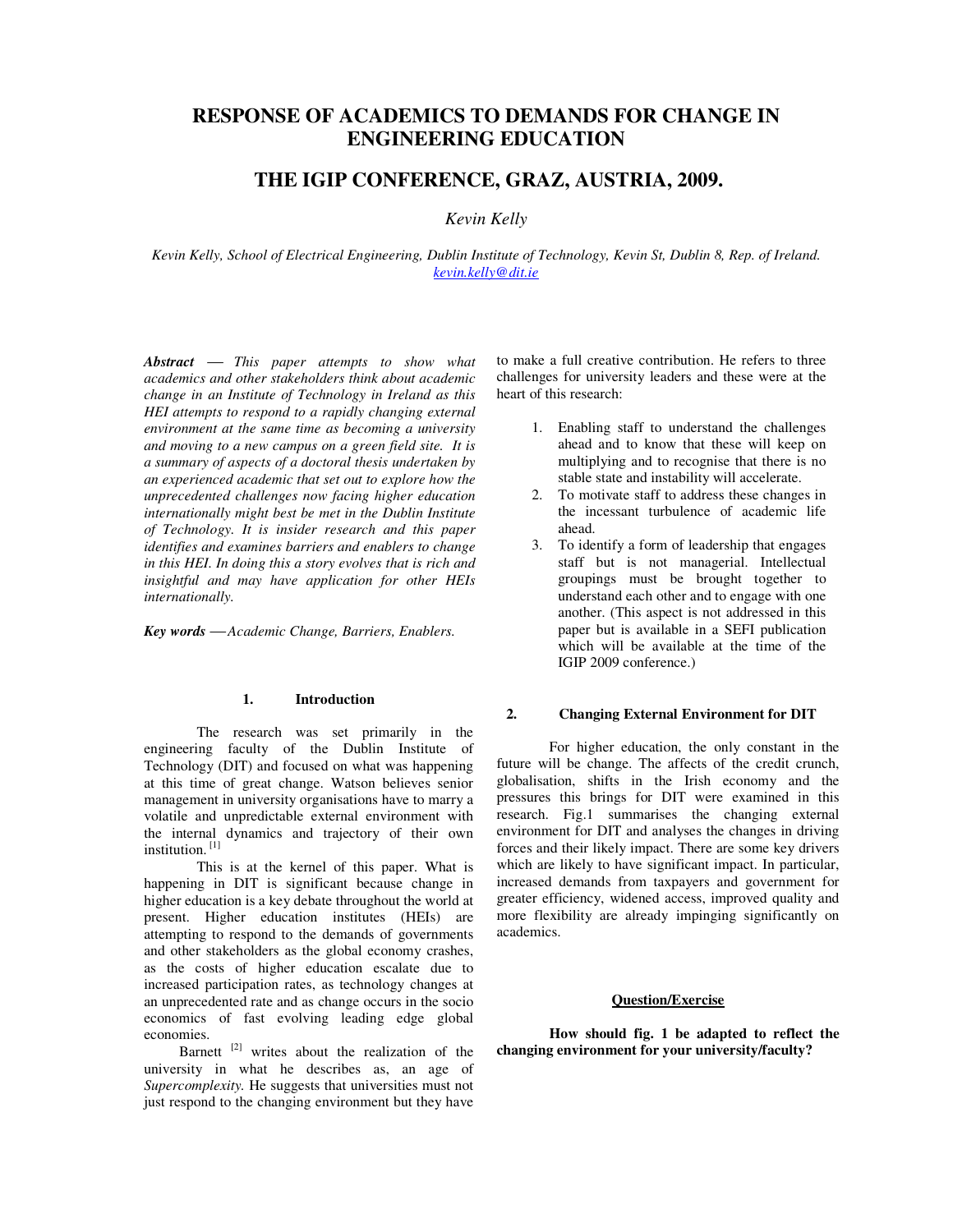| <b>Changing Environment for DIT - Summary and Analysis</b><br>Fig. 1                     |                                                                                                             |                                                                                       |                                                                                                                                                                                                              |
|------------------------------------------------------------------------------------------|-------------------------------------------------------------------------------------------------------------|---------------------------------------------------------------------------------------|--------------------------------------------------------------------------------------------------------------------------------------------------------------------------------------------------------------|
| <b>Changes in External</b><br><b>Environment</b>                                         | <b>Driving Forces</b>                                                                                       | Likelihood of<br>Increase in<br><b>Driving Force</b>                                  | <b>Likely Impact on Higher</b><br><b>Education</b>                                                                                                                                                           |
| Credit Crunch                                                                            | World economic slowdown<br>and debt crisis.                                                                 | Not known                                                                             | Cutbacks in government funding and<br>demands for greater efficiency                                                                                                                                         |
| Increased demands for<br>better service and<br>greater efficiency                        | National Partnership<br>Agreements                                                                          | High                                                                                  | Pressure for change on academics<br>and academic managers to deliver<br>more with less public funding                                                                                                        |
| Change in governance<br>and greater demands<br>on HEIs to become<br>more entrepreneurial | Increased autonomy<br>for universities with<br>increased pressure to<br>raise funds                         | High                                                                                  | Possibly less individual academic<br>autonomy and increased pressure on<br>academics for activities that raise<br>funds                                                                                      |
| Increasing demands<br>for quality<br>enhancement                                         | University designation and<br>demands of government,<br>HEA, NQAI, EUA etc                                  | High                                                                                  | Diversion of academic time away<br>from academic issues to quality and<br>other administrative procedures                                                                                                    |
| <b>Changing Irish</b><br>Economy                                                         | Globalisation                                                                                               | High                                                                                  | Movement to higher end of value<br>chain and demands for better<br>qualified workers and more R & D.                                                                                                         |
| Changing society<br>needs & development<br>of a learning society                         | Increased demands from<br>government for alignment<br>of higher education with<br>needs of economy/society  | Very High                                                                             | Changing students with varying age,<br>ability, socio-economic background<br>and in some cases with disabilities.                                                                                            |
| Greater competition<br>from Universities                                                 | Demographics                                                                                                | Very High                                                                             | Reduced teaching hours/posts<br>Closing of departments /schools<br>/faculties/Institutes in areas that do<br>not respond adequately.                                                                         |
| Increased participation<br>rates for school<br>leavers                                   | Societal Demand                                                                                             | Medium - first<br>time entrant<br>numbers to<br>remain fairly<br>static in<br>Ireland | Increasing costs to government and<br>taxpayer leading to increasing<br>demands for greater efficiency and<br>more flexibility from HEIs.                                                                    |
| Changing needs<br>of students                                                            | More varied student ability<br>and learning strategies &<br>techniques                                      | Very High                                                                             | Students will opt for programmes<br>which use modern L & T methods<br>that take account of their<br>needs and provide transfer and<br>progression in a flexible, modular<br>format with focus on the learner |
| Student centred<br>learning and away<br>from teacher focused<br>didactic delivery        | WWW & increase in<br>use of ICT.                                                                            | Very High                                                                             | Changing Academic Roles and need<br>for facilitation of student learning<br>and increasing use of formative<br>assessment                                                                                    |
| Changing needs of<br>Professional<br>institutions<br>& industry                          | Changing accreditation<br>criteria and more varied<br>student learning outcomes<br>as business faces change | Low                                                                                   | Much change has already taken<br>place in curricula in the Engineering<br>Faculty of DIT and these are<br>accredited internationally                                                                         |
| DIT becomes a<br>university with<br>changing<br>academic demands                         | Stakeholders appear to<br>want DIT to become a<br>university                                                | High                                                                                  | More emphasis on higher staff<br>qualifications, research and<br>generation of knowledge and less on<br>teaching & students                                                                                  |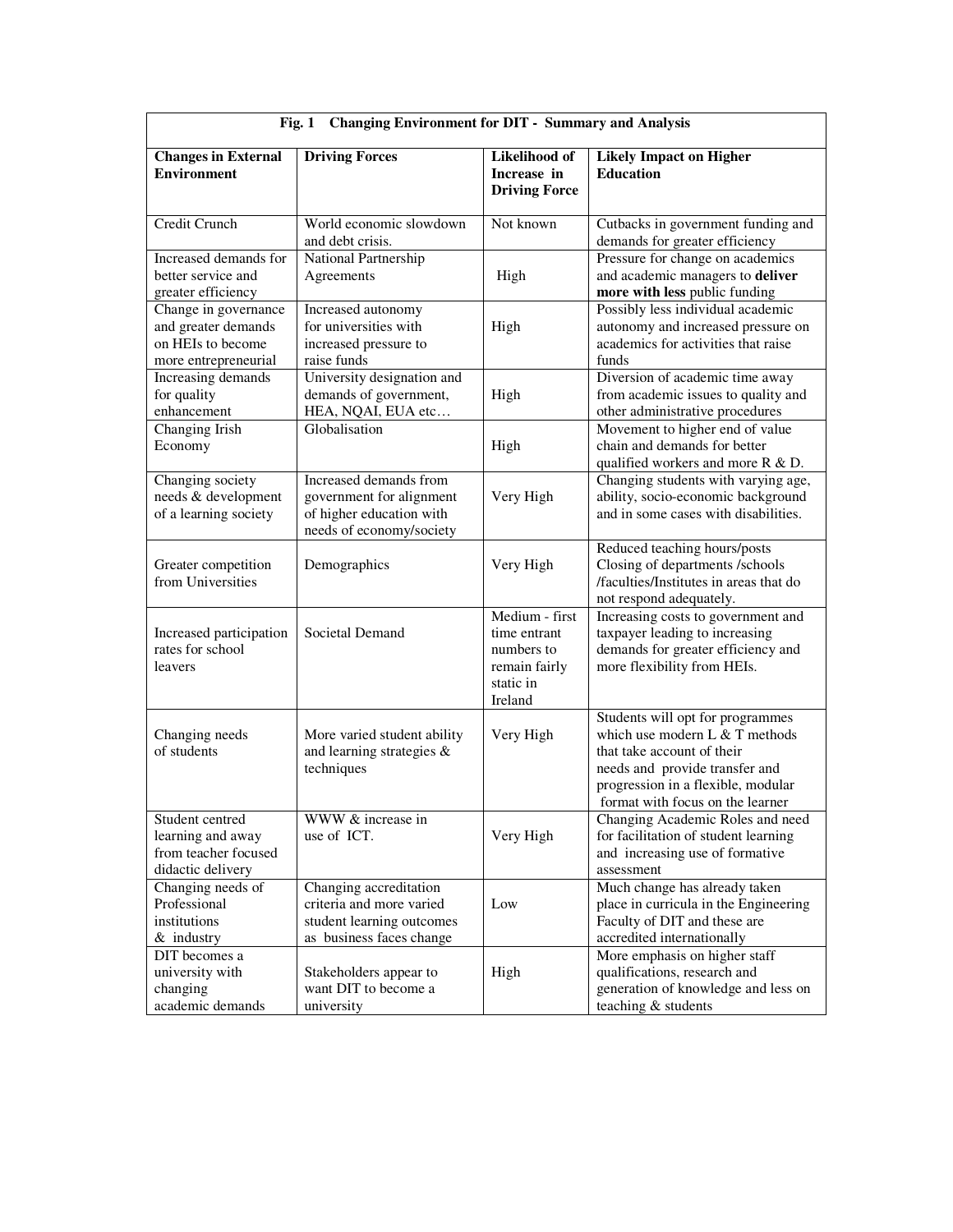#### **3. Methodology**

*In the swampy lowlands of everyday practice problems are amorphous, unpredictable and messy so solutions cannot be provided by Positivist research traditions alone, Schon [4]*

This is an exploratory case study about DIT using qualitative data and is set mainly in the Engineering Faculty. The main barriers and enablers to change are examined by stakeholders and in the data collection a story unfolds about DIT that is rich and insightful. Stake  $^{[3]}$  suggests that a case study catches the complexity of a single case and emphasises episodes of nuance in the wholeness of that case. Stake  $\left[3\right]$  suggests that qualitative researchers seek to discover the multiple views in a case, the multiple realities. There are conflicting views and opinions and the culture of the way thing are done in DIT is important and impinges upon many aspects of this research. In order to reflect these diverse views twenty individual interviews and a focus group interview took place in 2007. Interviewees represented all of the major stakeholders affected by academic change including students, technical staff, central services and all levels of academic staff up to and including the President of DIT. The intention was to consult and collaborate with stakeholders about what is happening at this time of unprecedented change.

Strategies were undertaken to neutralise researcher bias and ensure the adequacy of this research. The research questions were relativist with no right and wrong answers. The intention was to explore what Schon <sup>[4]</sup> describes as the messy subtleties and nuances of everyday life and human interaction. This was an exploration in the workplace milieux and is intended to inform, to shed light on what was happening as change was attempted. This is drawn partly from what Parlett  $\&$  Hamilton  $[5]$  describe as Illuminative Evaluation

Schon [4] refers to the use of technical rationality often being used to answer research questions of little interest to most people. The questions that many people are interested in having answered are those concerning everyday practice but these questions cannot always be answered using technical rationality. The questions raised in this research effect many people and the answers will be embedded in a deep rooted culture of an institute of technology facing major challenges ahead. The underlying philosophy is of relativist ontology as defined by Guba & Lincoln  $[6]$ .

Insider research is often open to suspicion because of the position of the researcher. There is suspicion that the researcher will be selective and biased, or as Hall  $[8]$  puts it, might manipulate evidence to fit our preferred view of the research findings. There was a very conscious decision when undertaking this

research to take account of all stakeholder views with none, not my own or others no matter how powerful the person, taking priority. All viewpoints were considered valid. As an insider researcher, by being up front about this, the importance of being reflexive and reflective were at all times clear to me. For the reader, you can read this paper from a stronger position of knowledge by knowing where the researcher sits in all of this (further detail of the researcher's positionality is provided in section 1.7 of the thesis). So the methods used for data collection and analysis are fully explained and the adequacy and ethics of the methodology used is critically examined in this context in the thesis. (For electronic copies of thesis contact the author directly.)

#### **4. Research Questions (RQs)**

The main research question is how does DIT need to change so that it is better able to respond quickly and appropriately to the fast and radically changing environment it now faces?

To answer such a large question requires smaller but still somewhat broad research questions and these are as follows:

- 1. How do stakeholders see the changing environment, the response and methods of academic change in the engineering faculty particularly and the DIT generally; are changes only skin deep or are academic staff embracing the deep seated changes that are necessary in order that the DIT can meet the formidable challenges ahead. What are the deficits in the way DIT presently responds (if any)?
- 2. Do stakeholders support the intention to be designated a university. Does this and other change mean changing academic roles for staff and will rewards accumulate differently in a university? Do staff see DIT as being supportive of them in raising their qualifications and increasing their research? Is DIT too demanding of staff? How is the move to a single campus seen in all of this and is the DIT a good place to work and study?
- 3. What are the barriers to change?
- 4. What are the enablers to change?
- 5. Identify what is the best type of university model for DIT

Questions 1 & 2 are analysed together later in this paper under the heading *The Story of DIT as it Faces Change.* Questions 3 & 4 are also analysed in this paper in sections 5.2 and 5.3. Question 5 is not addressed in this paper but is the subject of an article to be published by SEFI in late summer 2009. (Details will be available at the time of the presentation at the IGIP conference)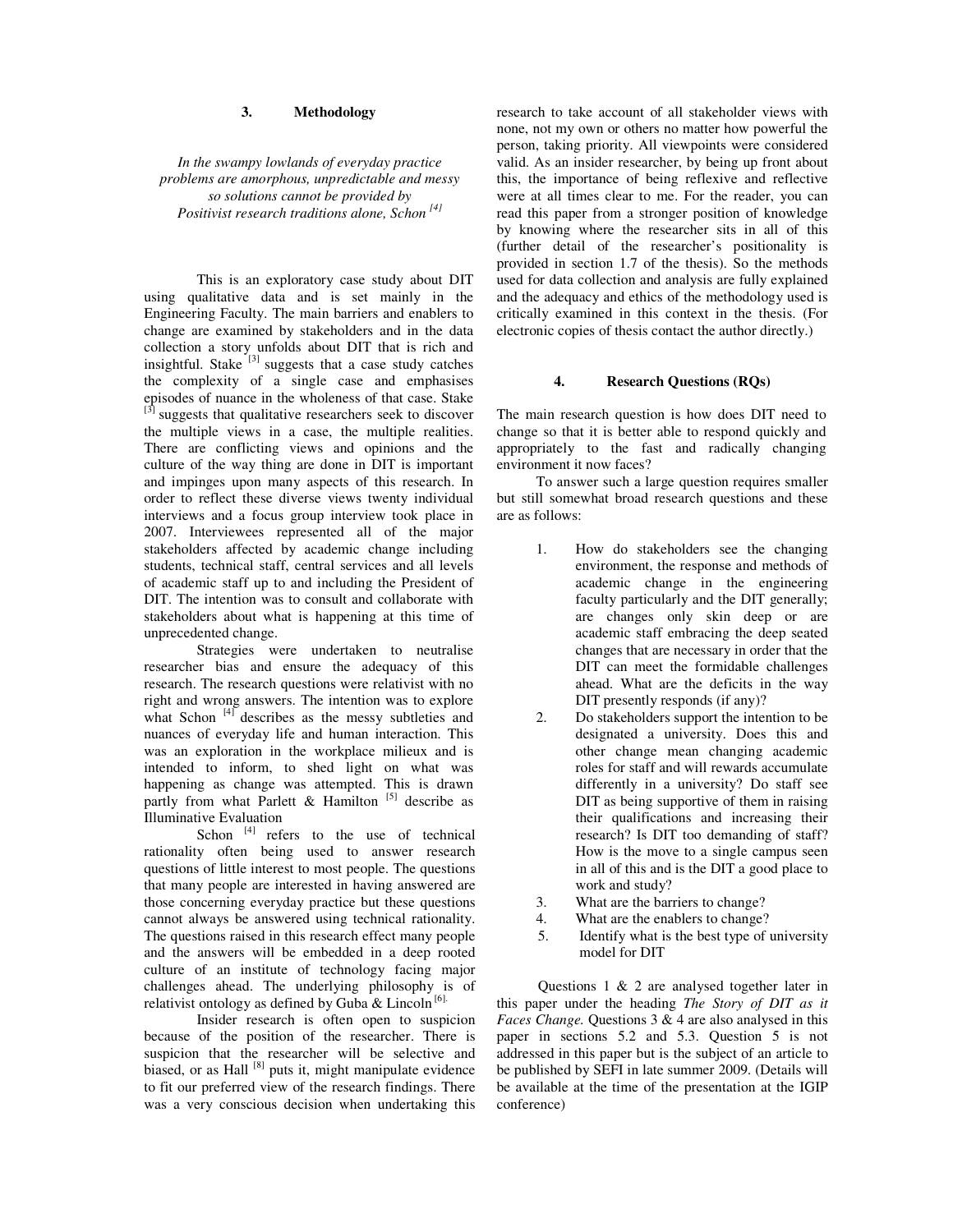# **5. The Findings**

*Non-reflexive research is amenable to lying and attempting to manipulate evidence to fit our preferred view of the research findings might be likened to propaganda.{8}*

The findings of the research are provided under three headings. Section 5.1 tells The Story of DIT. Section 5.2 examines the Barriers to Change and section 5.3 examines the enablers applying.

#### **5.1 The Story of DIT as it Faces Change**

Perhaps what emerges to some extent from the data collected is more than answers to questions but findings that tell a story about DIT as it attempts to move from what is agreed by all stakeholders as an overly bureaucratic institute of technology spread across many campuses in Dublin city to a new more innovative, responsive and collaborative university on a single campus. To some extent this is a story about the people working and studying in DIT. It emerges that these people have a strong sense of identity with DIT and we find out what they think and how their lives are changing as DIT evolves. These stakeholders want to have a say in the direction of DIT but there are conflicting views and opinions on this that must be examined. The culture of the way things are done is important and impinges upon almost all aspects of this research.

DIT was seen by all staff interviewed as a good place to work and generally speaking academic staff turnover was seen to be low in most areas. All of the interviewees supported DIT becoming a university provided the ethos of DIT is retained and provided it continues to do what it has always done well, including craft education and junior music. It was felt that DIT needed to cut its own niche and maintain its unique position that has been built on a 120 year tradition, i.e. a multi level and diverse university serving the needs of society. The students' union was positive about DIT but thought that becoming a university *was not such a big deal.* They thought diversity adds richness to DIT and that it was important not to shed anything it does well.

There was a strong staff perception of the need for them to have higher qualifications, although DIT was seen as very supportive of staff in this endeavour. It was also agreed that DIT needed to *smarten up its image* with more research underpinning teaching. A previous attempt in 1997 at moving DIT to university status was not fully supported by staff at that time as they believed that DIT would lose its identity by trying to emulate other universities, a role it was felt it that it was ill equipped to succeed at.

The move to a new campus was seen by all stakeholders as a wonderful opportunity and *should not to be messed up*. DIT must act on the feedback from stakeholder groups and committees appointed. It was argued that DIT structures had evolved from the history of the organisation and its geographical location rather than the needs of stakeholders in a modern society. The DIT is currently based on a ten year old model that developed six faculties from six colleges. Six college principals became six Deans/Directors of faculties. When suggestions were made in 2006 to change this structure fierce opposition arose from interest groups.

The story that emerges from this research is that of widespread and successful change happening from the bottom up and across many areas of the DIT. There is recognition of the need for facilitation of bottom up change by managers at various levels for change to be successful. There was acknowledgement of the need for change to come from the top as well. Senior staff believed that sometimes top down action was required in order to ensure that the institute would converge in a particular direction. But the difficulties of applying top down change without the cooperation of staff on the ground was also recognised by senior staff. They acknowledged the success of bottom up change and the need for continuing such initiatives. Top down change with regard to modularisation and semesterisation of programmes where staff were required to implement these changes as part of pay awards in the national Partnership agreements and in line with a national Benchmarking award that sought to align public service pay upwards with that of the private sector\* were seen as somewhat successful, but it was thought there was still some work to be done with reference to student needs in a new modularised and semesterised environment. This change has not yet maximised the benefits of greater efficiency or significantly improved student choice as envisaged. Programmes were seen by some interviewees to still operate largely as before modularisation, perhaps because registration staff, academic staff and students have not yet fully embraced the deeper aspects of this change. This appears to be an example of where top down change can result in staff ticking the boxes without fully embracing the change.

 [\*Public sector pay was effectively reduced by means of a so called pension levy in 2009.]

The Engineering Faculty is seen by some stakeholders as being somewhat behind other faculties with regard to ongoing change in some areas but in the more successful areas of engineering, change was not just skin deep or simply to gain pay rises but was embraced by staff. There is evidence too of staff motivations occurring in a more selfish way in the engineering faculty. When this happens staffs are still willing to contribute to change, for example at accreditation events, because of the consequences to them and their modules if they did not change.

Deficits were identified. There was evidence of some staff not adapting to change at all and expecting to do things the same way as they have for many years oblivious it seems to the changing environment all around them. Ladders of opportunity were seen to be lacking in places in engineering for NQAI level 7 (3 year ordinary degree) graduates and it was agreed that the faculty of engineering is presently missing out by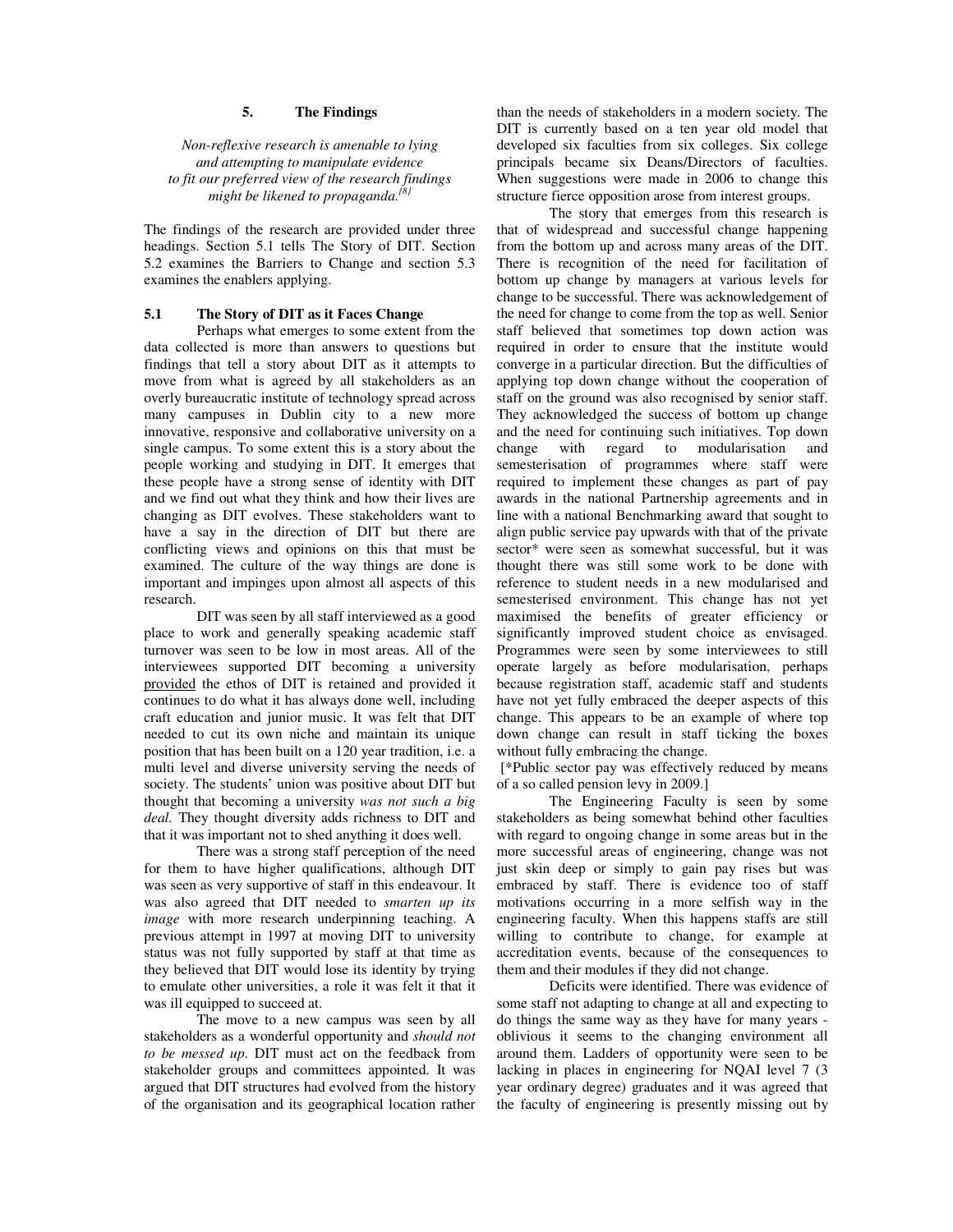allowing these graduates move to other institutes to continue their studies and not competing adequately to keep them.

Students' representatives suggested that sometimes change in DIT was far too slow in happening and at other times it was just a box ticking exercise so that DIT could claim something was done. An example provided of this was where DIT claimed at the EUA review to have implemented a Students' Charter but the reality on the ground was that very few staff knew anything about the charter and important matters such as formative feedback was not happening as it should and as outlined in the charter. Similarly the EUA recommended improvement of Q6 evaluation procedures but nothing much seems to have happened on this either, much to the frustration of students' representatives.

There was widespread acceptance by all stakeholders of the need for change but the data revealed a number of barriers to change and these are dealt with in the next section.

#### **5.2 Barriers to Change**

There were five main barriers to change in DIT identified by stakeholders. These were:

- 1 management,<br>2 teachers unior
- 2 teachers union  $&$  the adversarial culture,<br>3 bureaucracy,
- bureaucracy,
- 4 staff members protecting standards in their area,
- 5 poor communications.

# **5.2.1 Barrier 1: Management**

Although there was agreement that academic managers needed to come from academia, the lack of leadership skills and preparation for management by these academics was seen to be a serious problem in some cases. In general the lack of ability of these managers to lead at a time of change was seen as a problem in this research. Change management appears not to be even raised in interviews for senior posts. In general academic managers were seen as good people and often very strong academically who were trying to do a difficult job with inadequate resources and training, in very challenging circumstances. Nonetheless problems with many of these managers not delegating properly was a feature of much of the criticism. Some managers it seems keep things close and stymie initiatives. But empowerment was not seen as straightforward or as simple as it might seem. Examples were provided of some managers attempting to empower but there was *push back* by staff that it was intended to empower because they did not appear to want or be willing to accept the responsibility. Empowering was also seen as risky in areas where student numbers were already high and where stability and consolidation were considered more important than change.

It was felt by some that the success of bottom up change for academics often depended on their personal rating with their local manager or on the strategic issues facing that manager rather than the benefits of an innovation for the DIT and stakeholders generally. For example petty demarcation issues were mentioned as often restricting innovative development. Demarcation issues have been largely wiped out in industry and have no place in a modern responsive university, but at the same time there must not be wasteful duplication of delivery. Modularisation provides the means of addressing this but, as stated earlier, the full benefits of modularisation have not yet been fully realised in DIT.

 A view was put forward in one interview that there was a mix of ability at head of school level and at director level in the same way that there is a mix of ability at lecturer level. If this is so then this raises questions about the attractiveness and appointment processes of these senior positions. One would seem to have a right to expect more of those further up the ladder. Nonetheless there was also acknowledgement of the engagement by many senior staff who are knowledgeable of the nuances and subtleties of academic management with knowledge of what is happening in other universities. Because directors, heads of school and heads of department are appointed permanently, there are many managers in position for a long time whose appetite for change in some cases was seen to be diminished and whose qualifications and university experience were seen by some to be a little outdated and short of what might be required in the future as a new university competing in a changed environment.

These managers themselves though highlighted their excessive workloads, which were acknowledged by others, and complained of inadequate resources to deal with some issues. For example they pointed to new learning and teaching methods demanding extra and new resources that it was not often possible to provide. There was also evidence of these managers not having time to pursue their own research or professional development because of the demands of their posts.

# **5.2.2 Barrier 2: Teachers Union & Adversarial Culture**

The Teachers union is endemic in the culture of DIT and indeed the institute of technology sector. There are good reasons for this. The culture has evolved over many decades and during much of this time management was perceived by many staff as hard, old style hierarchical, top down and bureaucratic. Policy definition appears to have been fairly loose historically but within broad government guidelines of expanding graduate numbers in science and technology, but control of implementation was kept tight in the institutes of technology. Teaching hours and duties were tightly controlled and staff relied heavily on their union to protect them at times from over zealous management. Attempts at weakening the position of the union by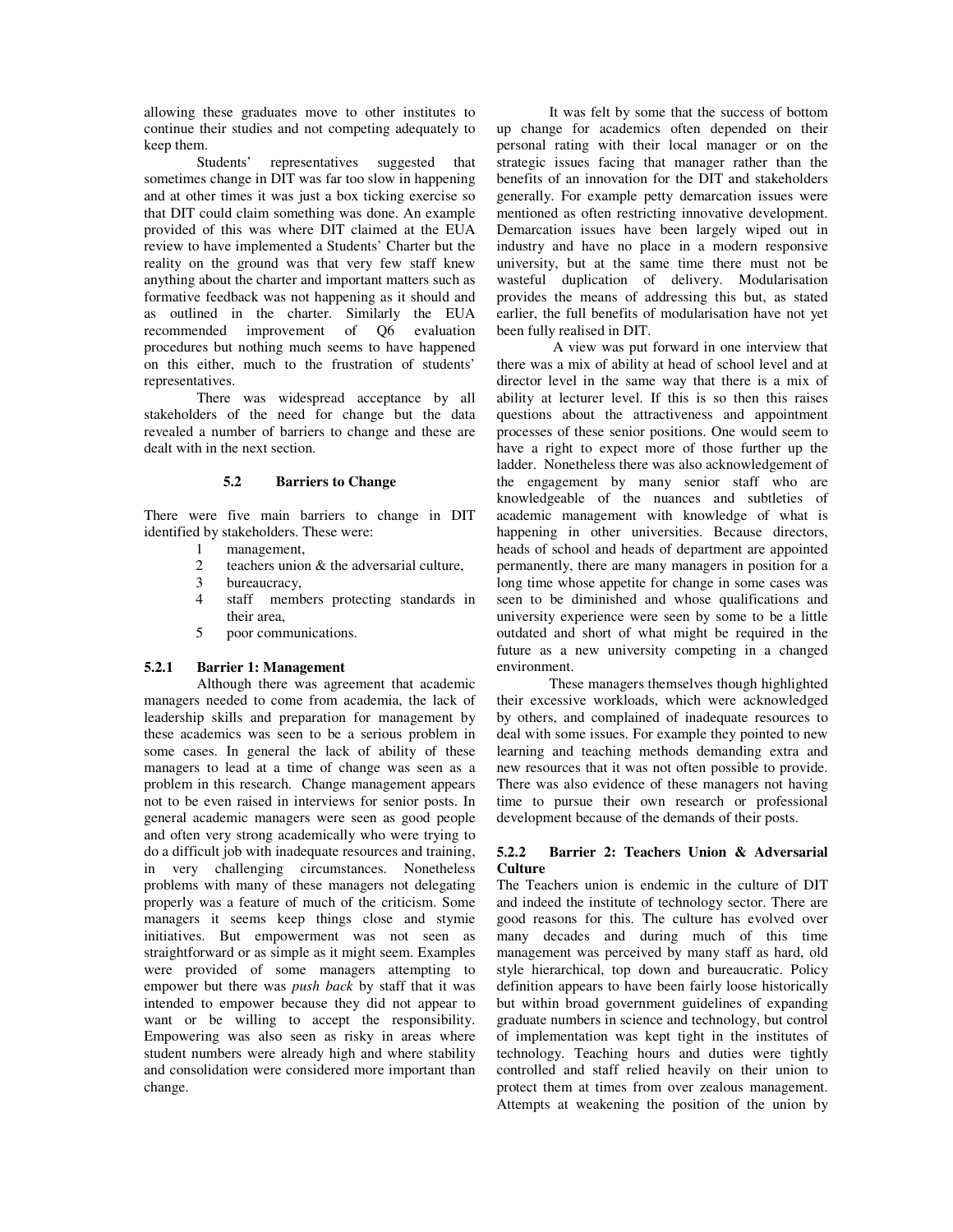management were stoutly resisted by the large number of unionised academic staff. Most academic staff were members of this very strong teachers union and an adversarial system evolved. There was a six week teachers strike in one college in 1984 in a dispute over promotional posts but this was symptomatic of the poor industrial relations generally. Some proposals for change in the 1990s, including becoming a university, did not appear to staff to properly take cognisance of the views of important stakeholders. At this time DIT seemed to be attempting to emulate other traditional Dublin universities and this was not seen to be appropriate to many staff. Brinkmanship became the norm with staff strongly resistant to this and other major changes that they felt they were not being consulted about.

The new President was appointed in 2003 and a more consultative approach has evolved, but the legacy of history and the old adversarial culture is still seen to prevail in many ways. The importance of the teachers' union in protecting the conditions and remuneration of academic staff was acknowledged by all, including the President and senior management. Although some interviewees wondered whether the union should be involved in academic matters it was the majority view of those interviewed that this was a function of the union where work practice, promotions and other important conditions of service were affected. Indeed, the President of DIT was quite keen on unions being involved at an earlier stage in negotiations around change as part of Partnership IT.

The present culture or way of doing things is seen by students and some members of academic staff and management as outdated and holding up necessary change in DIT. The union whilst welcoming the present consultative approach are cautious. They know that a new President will be appointed in 2013 with a possible change of practice. Nonetheless there is now an opportunity to explore a better way to operate that might prove resilient and sustainable enough to last through new administrations.

#### **5.2.3 Barrier 3: Bureaucracy**

Students, staff and management all complained about there being too much bureaucracy in DIT. They felt it must be reduced. Students complained about the slowness of change. Teaching staff complained about the high number of teaching hours and this inhibited research and was generally a barrier to change. The reason for high teaching hours was seen to be because of the bureaucracy associated with managers having to submit teachers' timetables within strict criteria. Increased quality procedures were referred to by a number of senior staff as becoming more burdensome and more bureaucratic even though most interviewees agreed improved quality was necessary. The EUA review recommended that QA tick box procedures should become more about quality enhancement and improvement of programmes on an ongoing basis. The QA officer argued that this would result in less bureaucracy with less control of implementation needed. Academic management in the engineering faculty argued back that there simply were not the resources in the faculty to handle the amount of quality procedures that would be necessary with such a quality enhancement system. So whilst devolving responsibility for quality procedures to faculties might allow improved response, programme improvement and reduce bureaucracy this was not seen as practicable by the engineering faculty at present. The reasons for not being able to respond to this seemingly worthwhile change is because of the bureaucracy associated with reallocating or moving appropriate resources. So reducing bureaucracy in one area is blocked because of another kind of bureaucracy elsewhere.

# **5.2.4 Barrier 4: Protection of Academic Standards (against** *Dumbing Down)*

Students are changing and so is the university learning environment. King  $[9]$  highlights the contradiction for universities in fulfilling elite functions of scientific research with the demands for mass access. He suggests there is a strong argument for these functions to be served by different colleges. But the DIT is committed to continuing at multi-level and expanding its research. This provides conflicting demands that naturally result in some tensions. Added to this is the fact that many staff have received their education and intellectual induction in the traditional universities. King  $[9]$  argues the stronger the influence of such norms then the lower the chances of increasing diversity. Jary  $\&$  Parker  $^{[10]}$  refer to the multiple and conflicting goals and loyalties of staff. Loyalty to organisation can sometime conflict with loyalty to discipline. Shattock [11] refers to what he describes as a truism that academics tend to be more loyal to their discipline than their university. If this is so then these academics might be less concerned about falling student numbers and the benefits of diversifying to DIT than their commitment to what they perceive to be high academic standards in their profession.

There was widespread agreement in this research that students are changing as participation rates of 55% are exceeded in Ireland, in a universal access system, as defined by Trow  $[12]$ , and as DIT increases diversity further in a learning society. In these circumstances resistance to innovative academic change results sometimes from academic staff who appear to fear that the DIT may, as some of them describe it, be "D*umbing Down*". This research suggests there is conflict for some academic staff who are more used to lower participation rates in an exclusive system in which only the best and brightest gained access. In Ireland, participation rates of school leavers were about 20% in 1980, in an elite system as defined by Trow  $^{[12]}$ , 35% in 1992 and a little over 40% ten years ago, according to DIT. Older academic staff began teaching in an elite system using traditional lecturing techniques and being the expert at the top of the lecture theatre dispensing knowledge to bright students eager to gain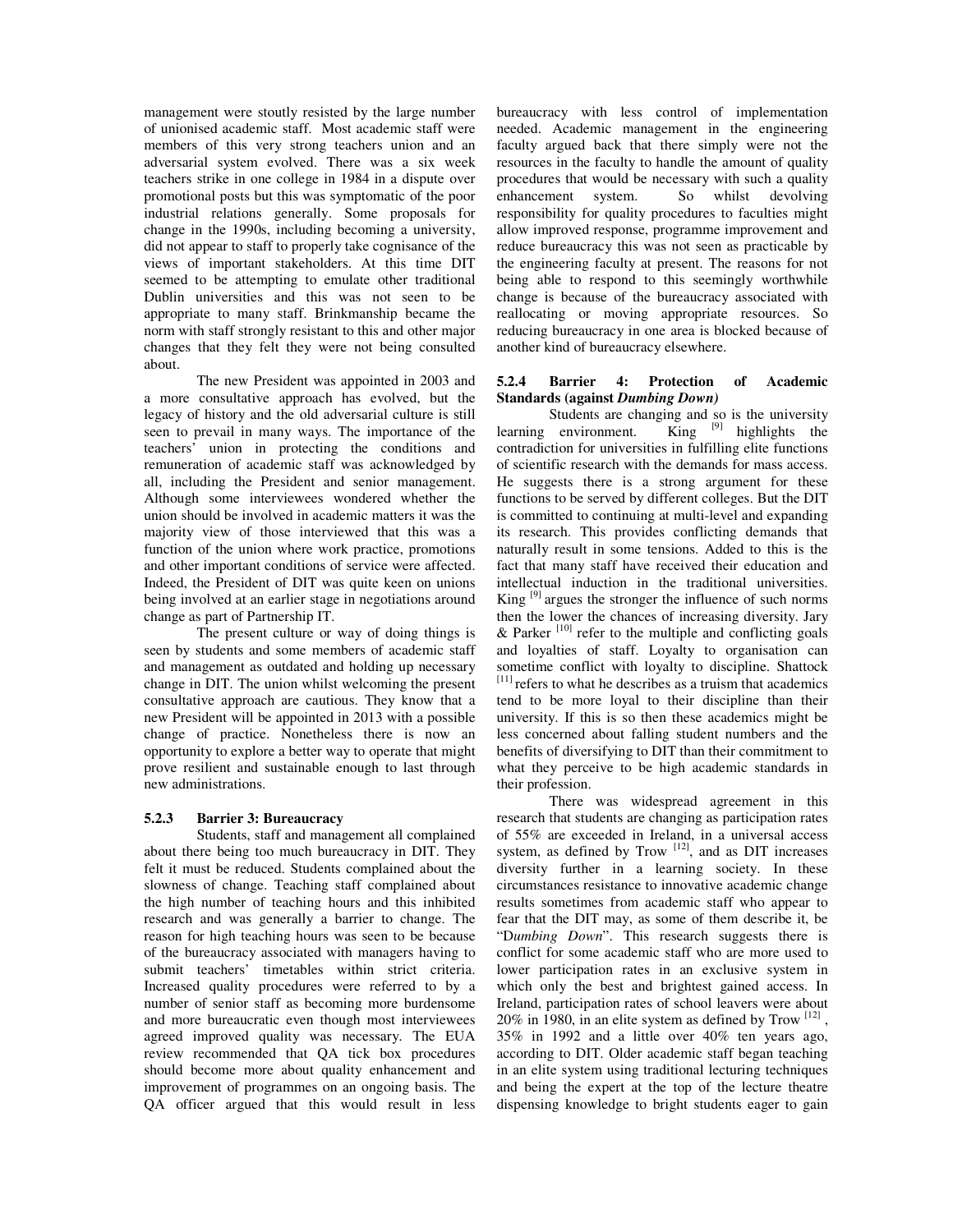advantage in a struggling economy. But times are different now with universal participation rates, more varied students and access to world class resources through the internet. For example Stanford University and Massachusetts Institute of Technology (MIT) make high quality course notes and other material available online and free. Thus teaching methods must change. Many students nowadays expect modern learning methods to be facilitated by academic staff using information technology in an inclusive and supportive environment devoid of academic snobbery. This research suggests students expect formative assessment and prompt feedback with student learning outcomes linked to industry needs.

There were academic managers and staff interviewed who accepted that in areas where diversity and opportunity have been enhanced that whilst standards may be changing this does not necessarily mean they are reducing. The dumbing down view appeared to be in a minority. For most academic staff the "are we dumbing down" question may only have been a prelude as they were about to undertake change. A last look into the swimming pool from the high diving board before jumping to make sure there was enough depth to the water – and enough academic depth and rigour to what was intended with new innovations. In other words healthy scepticism about major change that might in their view have significant impact on the reputation of their programmes, their profession and DIT.

#### **5.2.5 Barrier 5: Poor Communication**

The final major barrier to change identified in this research was that of poor communication. When the President of DIT went to great lengths to meet with all staff in DIT in 2007 in order to hear their views about the future configuration of DIT and any other matters they might wish to raise, this was not as smooth a process as envisaged by senior management. As a result of this some staff found the whole process a complete waste of time and the process was even referred to as *subterfuge.* There was also the suggestion by one interviewee that focus groups should be used to develop early ideas and then there should be the presentation of a "White paper" (sic) for all staff to comment on. It was thought by some staff that this would be a better and less time consuming method of reaching the same point on the page. What is ironic is that the process was aimed at improving communications and collaboration but what was highlighted clearly was the communications difficulties in the DIT. Most staff did not really identify with what the meetings were supposed to be about or what they were supposed to achieve. Many staff did appreciate that they were not excluded from the process even if that process operated in an unsatisfactory manner on this occasion. It does seem that this process was intended by the President to be the first stage of an iterative process and the meetings referred to above were merely the first stage of this process. The President has recently issued a "Green Paper" for further

consultation and refinement. This Green Paper followed on from the assimilation of all that has emerged from the Management Forum and meetings with all staff in the Institute. An interviewee suggested a White Paper (proposal document) but the President took a step back from that and delivered a Green Paper (discussion document). But it was not made clear at the time that this was going to happen. The perceptions of staff to the first round of meetings were that of a somewhat baffled audience to whom the whole process had not been made clear. The President later commented to me that he assumed that line managers had briefed their colleagues but this did not appear to happen, certainly not in all cases. This highlights the need that with this more consultative approach there must be seriously improved communication procedures. A white paper (proposal paper) was issued by the President in 2009.

#### **5.3 Category 3: Enablers to Change**

Having highlighted five barriers to change we now examine five enablers. Most of these emerged as part of the literature review but some as part of the data collection itself. The five enablers identified were:

- 1. the more consultative approach adopted, particularly from the President;
- 2. changing academic structures and improved procedures;
- 3. Partnership IT;
- 4. the Learning (Organisation) University;
- 5. rotating of management posts as suggested by the EUA review team.

 There was not always agreement that these were in fact enablers and various criticisms and difficulties are outlined as well as the positive points for each.

#### **5.3.1 Enabler 1: A More Consultative Approach from the President**

If there are disadvantages, as outlined in the previous section, to the President implementing a rather drawn out iterative process of consultation before finalising major decisions effecting the DIT, there appear to be advantages to this that seem to far outweigh the disadvantages. Namely that many staff on the ground and unions see the whole process of major change as being far more consultative and collaborative. Getting a shared vision and agreement on the type of university that the DIT wanted to become was one example of this provided by the union representative. There was widespread support for the view that DIT now had a more inclusive way of doing things albeit with change happening far too slowly for some people. Barnett  $\left[2\right]$  has expressed strong views on this and he highlights the importance of improved communications when decisions are being worked through with the staff of the university. He also points out that staff need space and time to work large matters through in their own minds. Barnett highlights that although this takes time and patience there is no other way; without mutual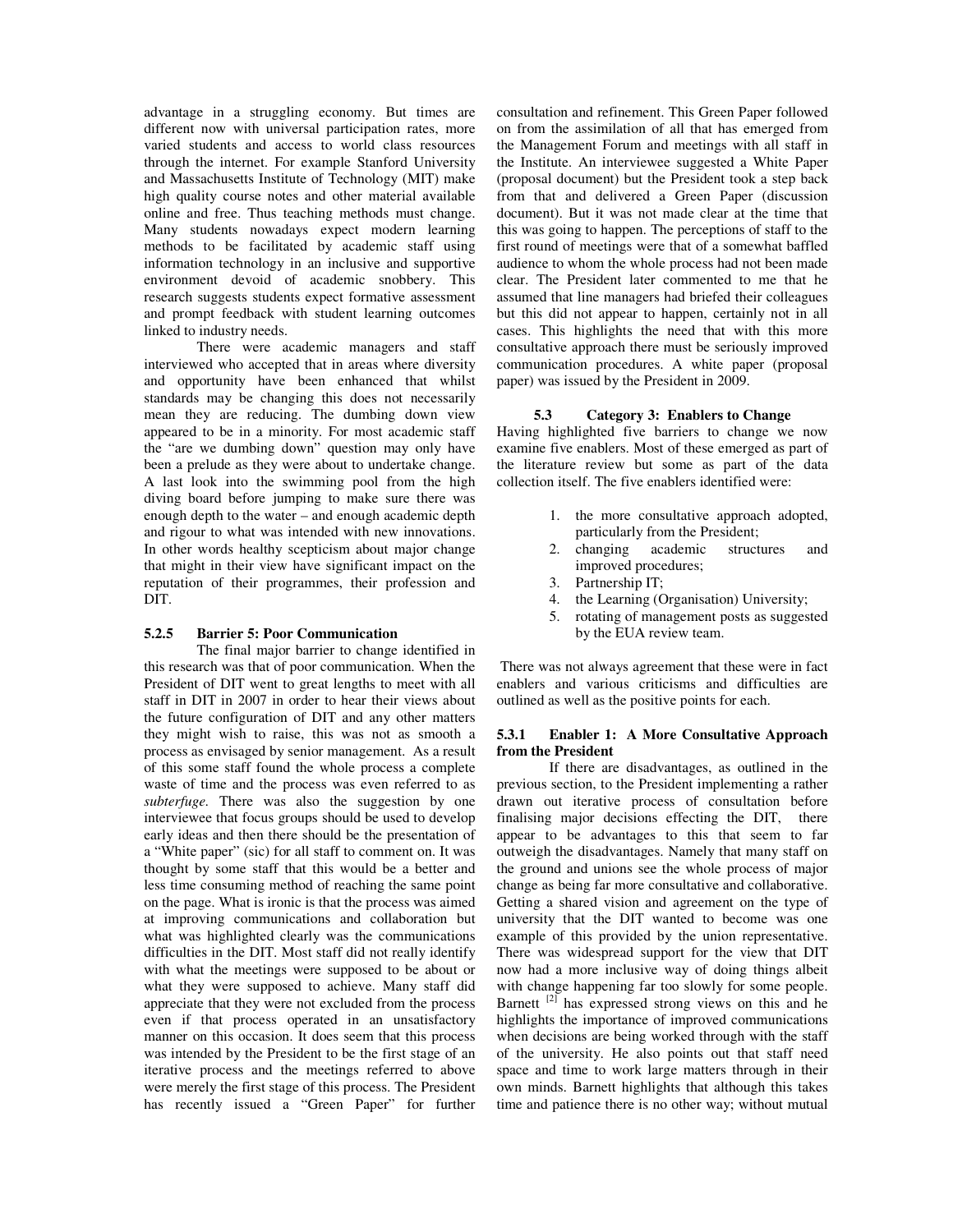understanding there will be no durability to what is being sought. University leaders have not just to deliver outcomes but they have to advance processes collaboratively in the age of supercomplexivity as he describes it.

#### **5.3.2 Enabler 2: Academic Procedures Enabling Bottom Up Change**

New faculty board and quality enhancement procedures were seen as working well in one faculty, but this raised questions about how well these procedures worked in engineering. The importance and necessity of rigorous academic debate in matters like this was highlighted and it was felt by some that this was not happening adequately in engineering.

Many academic staff were unaware as to how new quality procedures were intended to operate, but those who were aware, were generally positive about them. They thought they were intended to facilitate more bottom up change and a more collegial way of doing things. Some more insightful interviewees thought the procedures did not always operate in the way they were intended. For example there were criticisms, from at least two entirely separate but informed sources, of engineering faculty executive overriding faculty board when it was thought it was inappropriate to do so.

#### **5.3.3 Enabler 3: Partnership IT**

National Partnership agreements were agreed on a three year rotating basis by the social partners from 1986 to the present, though this process is under pressure presently. As part of these national agreements, Partnership IT was agreed to modernise practices within the Institute of Technology HE sector in Ireland. It may be a little too early in the implementation of Partnership IT in the DIT to evaluate how it will proceed but generally staff were fairly sceptical that it could become a new inclusive way to run the organisation, as claimed in the Partnership documentation. Whether Partnership IT will build a process for greater efficiency, better quality and generally a better way to operate DIT and the other institutes of technology around the country is still not clear.

The President of DIT complained that he found it difficult to have open discussions with union officials with regard to developing policy. He thought they would seem to prefer that he formed policy and they would then critique it. They might argue that is what he is paid for but the President seems genuine that he wants them to engage in a collaborative process in the formation of policy. The President believes this would be less adversarial. The unions may not be set up or have the resources to do this or see that as their role. There are less resources necessary for a union when it only has to pass comment on a policy document than if union representatives are expected to contribute to policy, present this at various stages to members, amend it, negotiate in an iterative process and finalise a document in a collaborative way with management that is likely to be accepted by members. The Union may simply not have the resources or expertise to engage in the type of process envisaged by the President.

Most people were content to keep an open mind about how Partnership IT will evolve in the future and it certainly appears to have at least some potential to help build a more responsive organisation operating in an inclusive and collaborative way but it does seem that change in this regard will be very slow indeed.

#### **5.3.4 Enabler 4: Learning Organisation**

Not many of the interviewees had heard of the term *Learning Organisation* but it is offered as a possible way to run a modern university better by Trowler  $^{[13]}$ , Barnett  $^{[2]}$ , Duke  $^{[14]}$  and others. This was put to the small number of interviewees who were familiar with the term, including the President. The main benefit identified for a learning organisation is that it responds more quickly to the changing environment. For this to happen effectively, change has to occur from all parts of the organisation in a flatter structure and communication has to be excellent. The Learning Organisation is acknowledged by writers on Learning Organisations including Senge  $[15]$  as ever evolving. It varies in every organisation but as examined in chapter 3 of this dissertation, the Learning Organisation is often more a concept than a reality. Nonetheless there appears to be overlaps between the Learning Organisation and Partnership IT and between these concepts and the Entrepreneurial or Innovative University. The Learning Organisation would seem to deserve further and detailed consideration by DIT and the unions.

# **5.3.5 Enabler 5 Analysis: Rotating posts**

One of the symptoms identified by interviewees of an overly bureaucratic organisation is the permanency of academic management posts. It was suggested that they were permanent because DIT was bureaucratic and unable to change this but also that the organisation was bureaucratic because managers of all types were simply there too long; a kind of chicken and egg scenario. Surprisingly all of the interviewees were in favour of rotating the posts of all academic managers. A greater sense of transparency, empathy and collegiality would develop it was thought and that this would be far more suited to a modern DIT university. It was also felt that there would be more opportunity for academic managers to remain research active and/or pursue further qualifications for themselves. All of the interviewees were in favour of rotating the posts of head of department, head of school and dean of faculty. All interviewees believed that rotating these posts would benefit the DIT, the posts themselves, the people relieved of the post after a specified period and the people who would aspire to taking on the post at some time even if that was far off in the future. This policy would allow DIT be more flexible and move these posts more easily to follow needs as some areas expand and others contract.